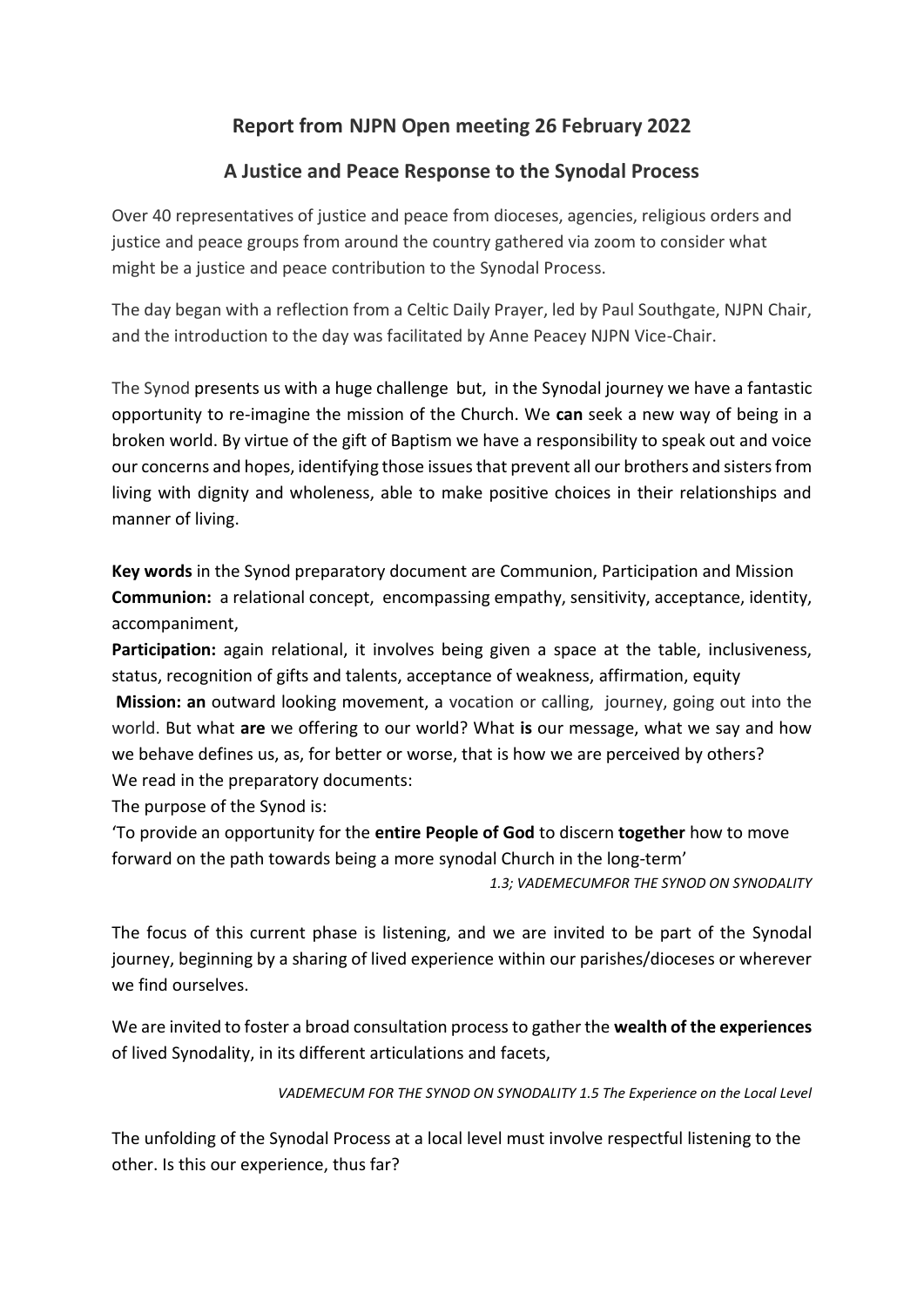Have we considered how are going to listen to the voices of those who are not likely to attend an after Mass meeting, access the parish newsletter, read a calling message on the parish website, who don't feel part of the 'in crowd' with the luxury of time to chat at the school gates, feel unable to be part of a parish group, those who have been alienated by their experience of Church, victims of abuse, those excluded and unwelcomed because of issues relating to sexuality, gender, ethnicity or relationship status. Those who are struggling to feed their families, coping with abusive or broken relationships or the ongoing and often overwhelming problems that come with the complexity of the lives of many families. How do we listen to the vulnerable individuals and groups who are just about surviving on the margins of society? Have we heard these voices in our own parishes? Where do **they** fit in to the parish and diocesan structures? I would suggest these are all justice issues.

There is urgent need for change, we each have issues we feel passionately about, we have been advised that the Synod will not result in major change of specific doctrine of regulations BUT if **Communion, Participation** and **Mission** are taken seriously then a very different model of Church will emerge, resulting in a less hierarchical structure, a more collaborative model with less clericalism, more open dialogue, respectful relationships between lay and ordained, a greater knowledge and understanding, a partnership through our common baptism where faith journeys are shared not regulated and directed. **A huge shift of heart and mind.** This refocusing would result in a more open community of faith where all issues would be open to discussion.

Our task for the day was to consider what we, as a J&P Network could offer to the Synodal Process so that we might contribute to building (or indeed re-building) this welcoming, affirming, inclusive movement of hope.

We spent time listening and discerning in small breakout groups, considering how we become a Church which reflects the Gospel values of justice, peace, and love. The groups then further considered what J&P activists wish to contribute to the Synodal Process, and what needs to change so that we proclaim, in an authentic way, a Gospel of hope to a hurting world.

The afternoon session began with short feedback reports from the morning breakout groups, before participants returned to their groups to agree on a sentence or key issue arising from earlier discussion. Group statements were shared, and contributions will be collated and form the basis of the NJPN report to the Synodal Office.

The afternoon closed with a final prayer and those present felt that the event was worthwhile, a very good, inclusive process with great networking opportunity.

Anne Peacey April 2022